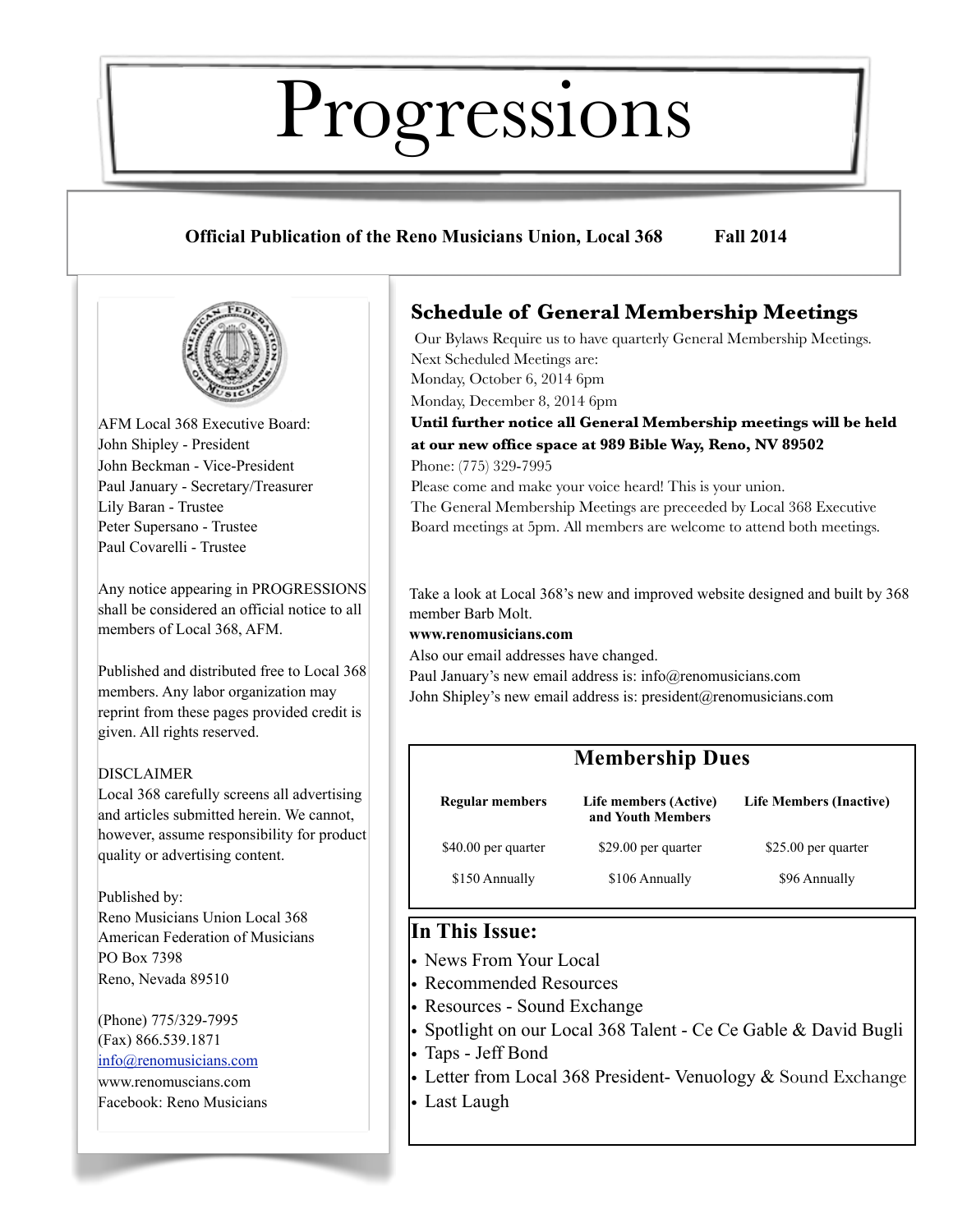#### **News From Your Local:**

#### **2014 AFM Locals Conference was in Reno at the GSR**

In the years between National Conventions the AFM holds the "National Locals Conference". A conference that is open to all locals from the US and Canada. This year it was held at the Grand Sierra Resort in Reno. This was a chance for our members to meet our AFM National President Ray Hair and the International Executive Board. As your president, I gave a welcoming speech to all the attendees, telling them a brief history of the AFM in the Reno/Tahoe area. It was a feather in our cap to have this meeting here. Maybe we can get the National Convention to come here in the future. Keep your fingers crossed. Thanks to all of you that volunteered to help out.  $\frac{1}{2}$ 

#### **We Have Moved!**

For the last couple of months Paul and I have been working out of our home offices and we are thrilled to be moved into our new office space. Local 368's new address is 989 Bible Way in Reno, it's directly south of the GSR off of Mill Street. The phone number will remain the same and we will be posting office office hours soon. We still have to move some of our important records and valuables that we put into storage but that will happen over the next month.

Thanks go out to Vice-president John Beckman for bringing his truck to help Paul January and myself with the move out of Maytans. We found some treasures while boxing up everything and we will have a chore ahead of us going through and disposing of old un-needed backup disks and files. Oh boy!

#### **Local 368 Membership dues**

As of January 1, 2014 Regular Annual membership dues are \$150.00. Annual Life Time active dues are \$106.00 and Life Inactive dues \$96.00. Online membership dues payments are another option for you. Go to [www.afm.org](http://www.afm.org) to pay your dues with your credit card. Please keep your membership in good standing. It really helps when you pay your dues on time.

Life membership status is available to members who are 65 years or older and have been a AFM member for 35 years in total. Call the office at (775) 329-7995 or you can email us at [info@renomusicians.com](mailto:local368@clearwire.net)

#### $\overline{\phantom{a}}$ **Your Contact Information**

 $\frac{1}{2}$ 

Please update your current contact information with our office. If you have changed your email address or your home address, please let our office know. We can't get news and information to you without knowing where you live. We will soon be sending out notices via email about new services or opportunities in our area. Thanks everyone.

#### **Local 368 Jurisdiction**

All of the following areas in Nevada and California are part of AFM Local 368's jurisdiction: Washoe, Humboldt, Elko (including Jackpot), Pershing, Lander, Eureka, Storey, Lyon, Churchill, White Pine, Ormsby, Douglas, Mineral, Nye and Esmeralda. Also those portions of Modoc, Lassen, Plumas, Sierra, Nevada, Placer, El Dorado,, Alpine, Inyo and Mono counties in California east of the Sierra Nevada Divide. Also the town of Wendover in Tooele County, Utah.

#### **MusiCares**

MusiCares provides a safety net of critical assistance for music people in times of need. MusiCares' services and resources cover a wide range of financial, medical and personal emergencies, and each case is treated with integrity and confidentiality. MusiCares also focuses the resources and attention of the music industry on human service issues that directly impact the health and welfare of the music community.

The MusiCares MAP Fund provides financial and supportive assistance for music people in need of addiction recovery services. If you know of someone in the music industry who is struggling with an addiction issue, please contact MusiCares. We can and will help.

[www.grammy.com/musicares](http://www.grammy.com/musicares) (323) 993-3197 or toll free (888) 627-6271

*"We, as musicians, all know someone that at some point could have used the services of MusiCares. This program gives funds to those that don't have the resources to go into rehab." -*Former AFM President Tom Lee at the 70th Western Conference



#### **Find us on facebook at Reno Musicians and "Like Us"**

 $H$ 

Local 368 has a page on facebook, come join the Reno area musical community and your friends online.

- Place photos of you and your fellow members performing in this area and across the country.
- Promote your accomplishments and upcoming events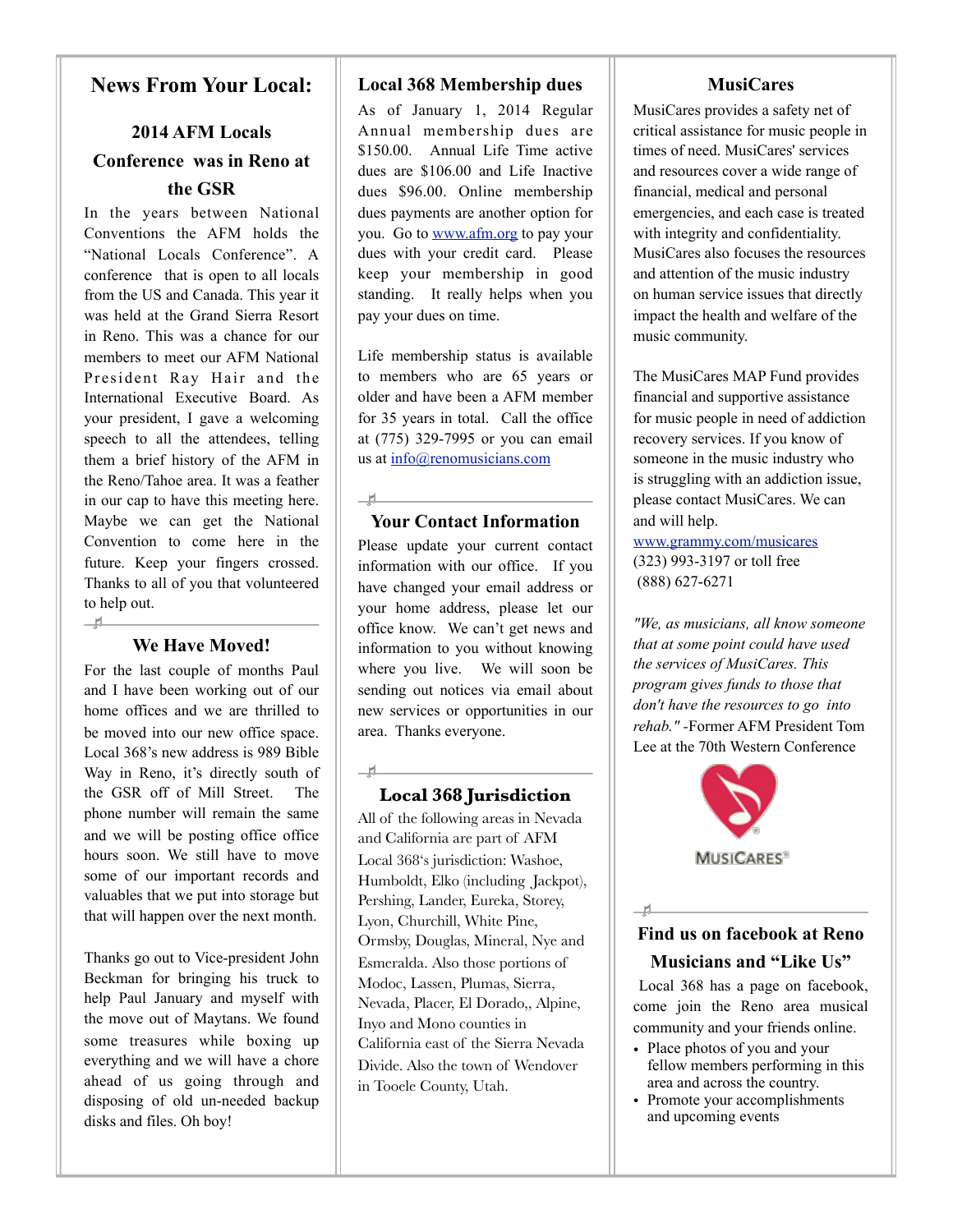## **Recommended Resources**

As a union member you can access many discounts and benefits at **UnionPlus.org** 

Visit [www.unionplus.org](http://www.unionpluse.or) today.

#### **Sound Exchange: Still One of the Best Kept Secrets in the AFM**

*by Dennis Dreith, AFM and AFTRA Intellectual Property Rights Distribution Fund Administrator and Member of Local 47 (Los Angeles)*

The Federation is integrally involved with three societies that collect and distribute royalties to musicians. Only one of these societies. the AFM and AFTRA Intellectual Property Rights Distribution Fund, is dedicated to serving the needs of session musicians. It is the organization with the longest name, the leanest staff, and the toughest mission, and it is probably the best kept secret in the AFM. You no doubt already know about the great work of SoundExchange in collecting digital performance royalties from webcasters and satellite radio, and distributing them to featured artists. You may also be aware of the Alliance of Artists and Record Companies (AARC), which represents featured artists for the collection and distribution of US and foreign home taping royalties and record rentals in Japan. The AFM is actively involved in the Boards of both of these collection societies. But unless you are one of the more than 12,000 musicians or vocalists who has received a check from the AFM & AFTRA Fund, you may never have heard its name. And even then, you may not know how the AFM & AFTRA Fund fits into the royalty distribution picture.

The AFM & AFTRA Fund was formed as a result of an unprecedented cooperation between the AFM and the American Federation of Television and Recording Artists (AFTRA) in order to collect and distribute monies as a result of changes to the US Copyright law, as well as for royalties that became available in foreign countries. The unions and the Fund soon entered into partnerships with SoundExchange and AARC so that acting together, we could all ensure the maximum collections and most efficient distributions for musicians and vocalists. Pursuant to our agreements, we work together to try to collect foreign royalties. Then, SoundExchange distributes performance royalties to featured artists, AARC distributes home taping royalties to featured artists, and the AFM & AFTRA Fund distributes all types of royalties possible to session musicians and vocalists.

While there were minimal amounts of money available for distribution initially, the Fund has grown dramatically from approximately \$300,000 in its first distribution in 2001 to more than \$3.4 million in its last distribution late in 2007. In fact, the July 27, 2007 distribution was our largest to date, with payments going to 3,730 nonfeatured performers made solely from monies collected from the Netherlands. This was an enormous undertaking involving royalties from multiple foreign organizations (IRB, SENA, and Thuiskopie), covering more than 9,000 individual sound recordings, each of which had to be thoroughly researched by the Fund's minimal staff to determine each and every performer on each of the recordings (foreign societies and music services never identify the nonfeatured personnel on recordings). It is also noteworthy that for the first time the

Fund was able to reciprocate and make payments to SENA on behalf of Dutch nonfeatured performers. Being able to make payments to foreign performers is vitally important in that it is our ability to do so that often makes it possible for us to receive these monies from the foreign collectives despite the lack of performance rights legislation in the US (often referred to as neighboring rights).

Currently, the AFM & AFTRA Fund collects nonfeatured artist royalties directly from the US Copyright Office for private home taping in the US. It collects the nonfeatured artist share of digital performance royalties (paid by webcasters, and cable TV music channels and satellite subscription services) via SoundExchange. Finally, the Fund collects home taping and record rental remuneration from CPRA/ Geidankyo in Japan, and home taping and certain broadcast royalties from SENA in the Netherlands. The AFM, AFTRA, and the Fund just reached an agreement with AIE in Spain for payment of certain nonfeatured royalties to US musicians and will be including those royalties in future distributions. Finally, we are in the final stages of negotiations with and PPL in the United Kingdom for payment of similar royalties and hope to conclude that agreement soon. For more information about the Fund, or to see if we might have money for you, please visit our we **with a set of the set of the set of the set of the set of the set of the set of the set of the set of the set of the set of the set of the set of the set of the set of the set of the set of the set of the set of the se** 



*Only the pure in heart can make a good soup.* - Ludwig Van Beethoven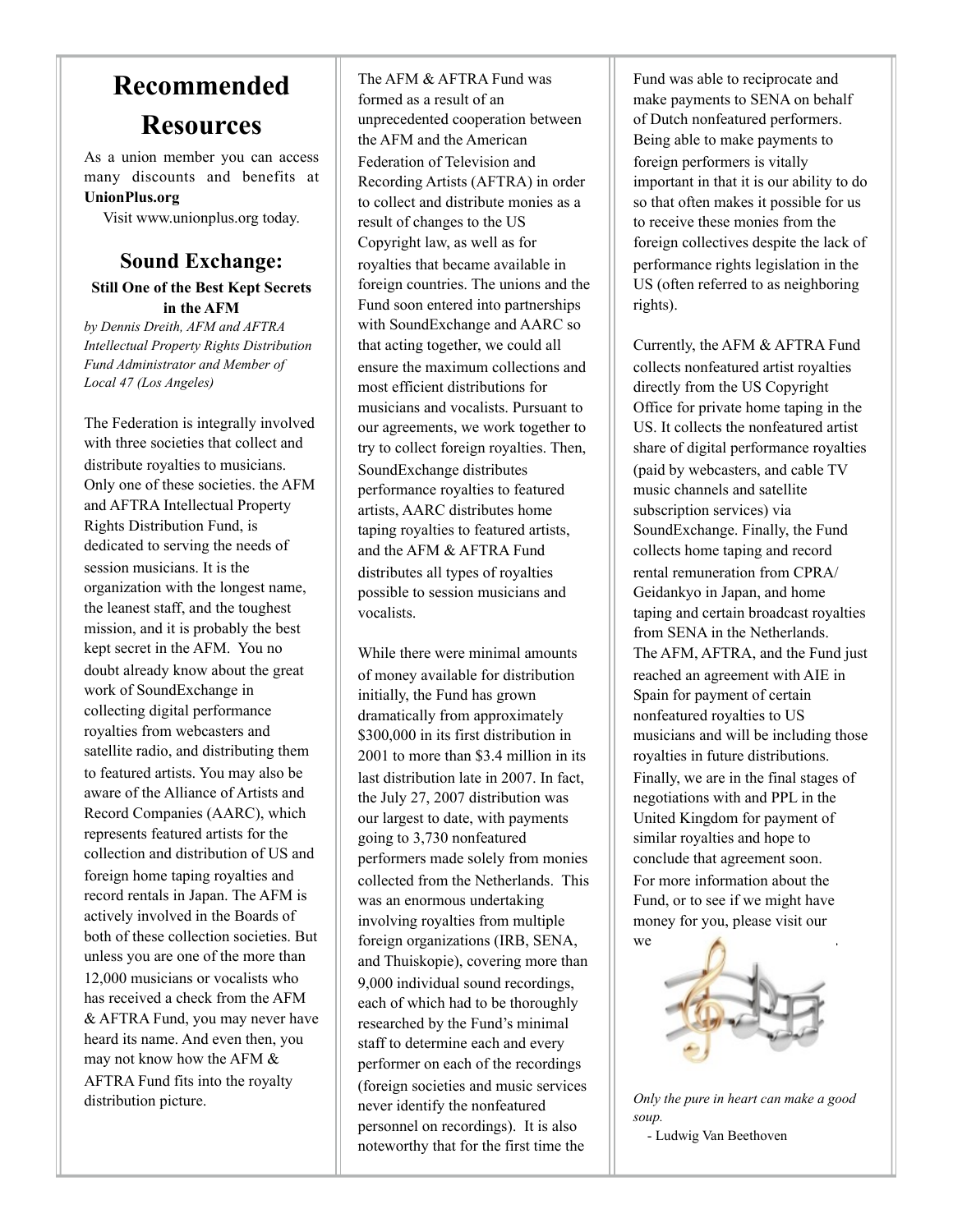#### **Looking For Gigs? Try AFMEntertainment.org**

"What is it?" It's the new booking and referral service of the AFM. Let the AFM book your next job. For those of us who can remember the sign in sheet at the local office this will replace that and more. I am asking all our members to visit this site and to register yourself and your bands. So sign up today and start get your next gig from

[www.AFMEntertainment.org](http://www.AFMEntertainment.org) (That's not dot-com but dot-org),/ This new booking and referral service of the AFM members can't get you a job unless you sign up. I recently listed my band with Funk Brother Jack Ashford and it was very easy to do. Just follow the directions. Get your press kit online and get a gig through this new and exciting service. Register online at:

**<http://www.afmentertainment.org>**

#### **AFM Instrument Insurance:**

For those of you with AFM Instrument Insurance, please be advised that, effective January 1, 2014, our third-party insurance administrator will change its name from Marsh U.S. Consumer, a service of Seabury & Smith Inc., to Mercer Consumer, a service of Mercer Health & Benefits Administration LLC. Mercer is a global leader in talent, health, retirement and investments. Mercer and Marsh are both subsidiaries of Marsh & McLennan Companies, Inc. (MMC).

**Spotlight On Our Local 368 Talent**

Please email your suggestions to [president@renomusicians.com](mailto:president@renomusicinas.com) and tell me which Local 368 member you would like to see spotlighted in this column in coming issues.  $-11$ 

**Ce Ce Gable** is well known to audiences throughout the northern Nevada area. Ce Ce is a native of Barberton, Ohio and a graduate of Kent State University. She now makes her home in the Reno/Tahoe area as a performing and recording artist. She co-wrote and produced her CD *"For You"* with commercial success and her 2009 CD *"One I Loved"*, is a tribute to the great jazz standards.

Ce Ce draws her listeners into her captivating world of song with an incredible depth of emotion. She swings with rhythmic passion and caresses a ballad with effortless interpretation.

As a cabaret performer, Ce Ce has sung in jazz clubs throughout the United States and Europe. She recently toured with the Akio Sasajima Trio throughout Japan and has been a featured guest artist with the Reno Philharmonic, The Reno Pops Orchestra and the Carson City Symphony

Ce Ce is known for delivering an honest performance and has prompted more than one audience member to say "When you sing I see the music flow through you and I believe you."

Find out more about Ce Ce at www.cecegable.com



**David C. Bugli** is best known as the Music Director and Conductor of the Carson City Symphony and the "Mile High Jazz Band". David has a Bachelor of Science Degree in music education from Ithaca College, N.Y., where he studied composition for four years with Karel Husa. He has a Master of Music Degree from the University of Massachusetts. David is a logtime AFM member and upon moving to Nevada one of the first things David did was to join Local 368.

David plays classical and jazz piano, tuba, and trombone; composes and arranges music and is an organist and choir director. He is the leader and keyboard player with the Mile High Jazz Band (big band) and the Millennium Bugs (jazz combo). He has guest conducted and performed with several community musical organizations in New England, the Washington, D.C., area, and Nevada. David founded and organized the annual TUBA CHRISTMAS events in Reno and a Holiday Brass Ensemble for the annual Capitol Tree Lighting in Carson City. In 2007, he received the Nevada Governor's Arts Award for Distinguished Service to the Arts.

Formerly a computer programmer/ analyst with the State of Nevada, David now devotes his time to music composition, performance.He recently completed a series of orchestral and vocal arrangements of Home Means Nevada for the State's sesquicentennial, that were recorded by the Reno Philhamonic Orchestra. Hear them for free on the Reno Philharmonic website at: www.renophil.com

Find out more about David at www.davidbugli.com

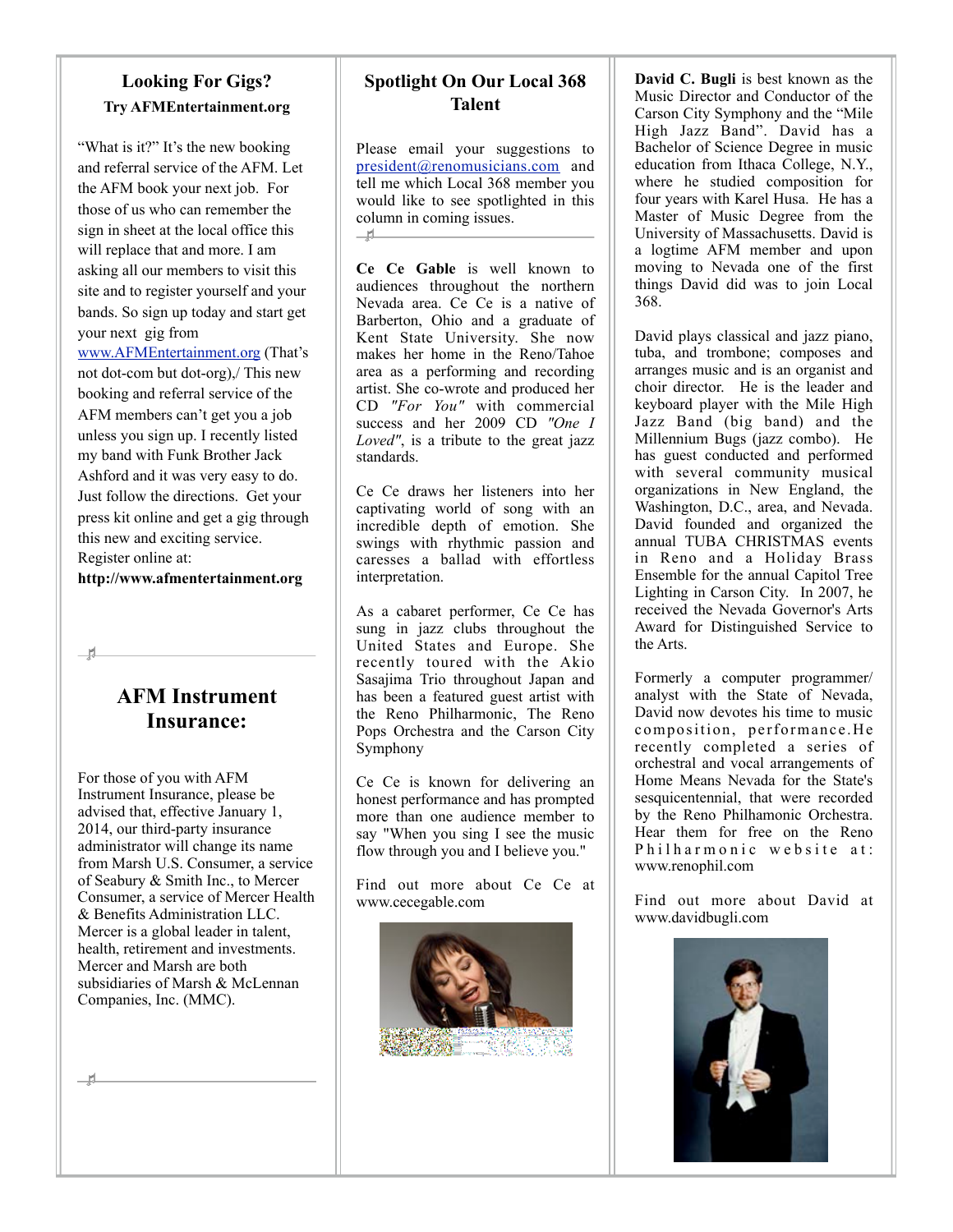#### **Taps Jeffery King Bond**



#### **Jeff Bond**

Jeff was a family man, musician extraordinaire and sweetheart of the ages has left this earthly realm. He made his transition peacefully on July 18th surrounded by family and friends. Jeff was regarded as one of the finest drummers in our area and beyond. He played with numerous headliners and countless musical ensembles. Jeff was famous for his impeccable time, great style, easygoing attitude and an infectious and hilarious sense of humor. For all those reasons, he was the guy you wanted in your band!

I had the pleasure of working with Jeff in musical productions of Monica Folio's Tahoe Players and on numerous freelance gigs and club dates. Jeff always had a smile for you and he would offer to share the food that he seemed to always bring to each and every gig. Jeff was a long time supporter of the AFM and a member of the 368 Executive Board for the last 8 years. We will miss you my friend.

#### **News From Your President**

Here are some tidbits of information about AFM programs that maybe you can you can use. - John

#### **Venueology**

At last there is a forum for musicians to post reviews of live music venues. Reviews by musicians, for musicians. It lets you rate, review, and hopefully revive the clubs that make up our local scene. What's the hospitality deal at Harrahs? Is the Eldorado paying decently? How do you load in at the Alley? Does 3rd Street have a decent P.A.? Please participate positively and try to keep your reviews of venues as constructive as you can.

Knowledge is power. Musicians that post on www.Venuology.com can anonymously review venues they've played at. Armed with info about sound quality, room size, pay and vibe, we can collectively pressure clubs to improve!

Venueology is like 'yelp' for working musicians and it is a project of [AFM](http://www.afm.org/departments/freelance-membership-development) [Freelance services](http://www.afm.org/departments/freelance-membership-development) and best of all it's free to all musicians.

Read and write reviews of local venues in Reno/Sparks/ Carson/Tahoe area, or in other participating cities.

You'll be helping other musicians in your market, and you might learn something. It strikes me as being especially useful for touring bands, and will hopefully be more constructive than craigslist flaming.

#### **SoundExchange**

Since inception, SoundExchange has paid \$2 billion in royalties to recording artists and record labels for their digital performances on digital radio. AFM's initiative with SoundExchange is just another

example of the AMF's work to ensure more and more artists are paid for the use of their creative contributions. Sign up today and start collecting your rightfully earned royalties.

#### **Tempo Fund**

The AFM's Office of Government Relations in Washington DC, is the nerve-center of the union's grassroots and congressional outreach efforts and administers the Tempo Fund. This Office advocates for policies and legislation that will improve the lives of professional musicians. No one dime of your dues goes to this fund. Tempo depends on member 's donations to do the great work that they do on your behalf.

If you have the resources, please donate to the AFM Tempo Fund. Your donation to Tempo helps to keep members of Congress and the House of Representative working for us.

For more information, contact: Alfonso Pollard - AFM Legislative-Political Director [apollard@afm.org](mailto:apollard@afm.org) (301) 350-1119

Come visit us at our new home at: 989 Bible Way in Reno

*It's easy to play any musical instrument: all you have to do is touch the right key at the right time and the instrument will play itself.*

- J.S. Bach

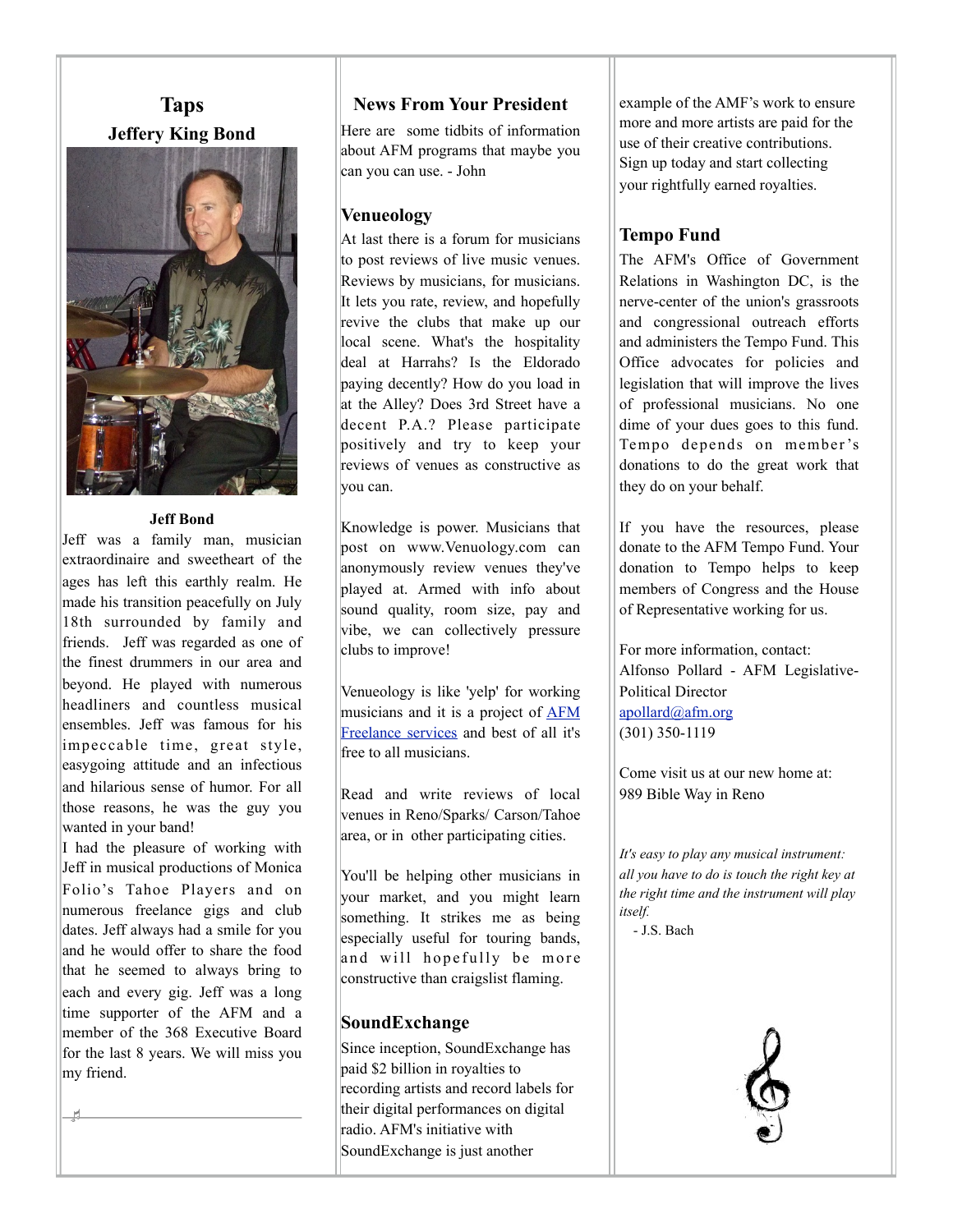# **Attention Reno/Tahoe Musicians**

- Do you play at clubs, restaurants, and similar venues?
- Have you experienced poor pay or left a gig wondering if you were paid what you were promised?
- Have you experienced poor sound equipment, uncomfortable playing conditions, and other venue problems?
- Would you like to help change things for the better?

# venuology

musicians review venues

### *(a "yelp" for musicians)*

Venuology.com empowers musicians to share their experiences about music venues. In an effort to better understand the problems musicians face at local venues, we are building a case history of Reno/Tahoe Area venues and we need your help! Venuology is open to all musicians and all reviews are completely anonymous. Having good information about venues is a crucial first step towards improving working conditions for all musicians.

Go to venuology.com and help make a difference.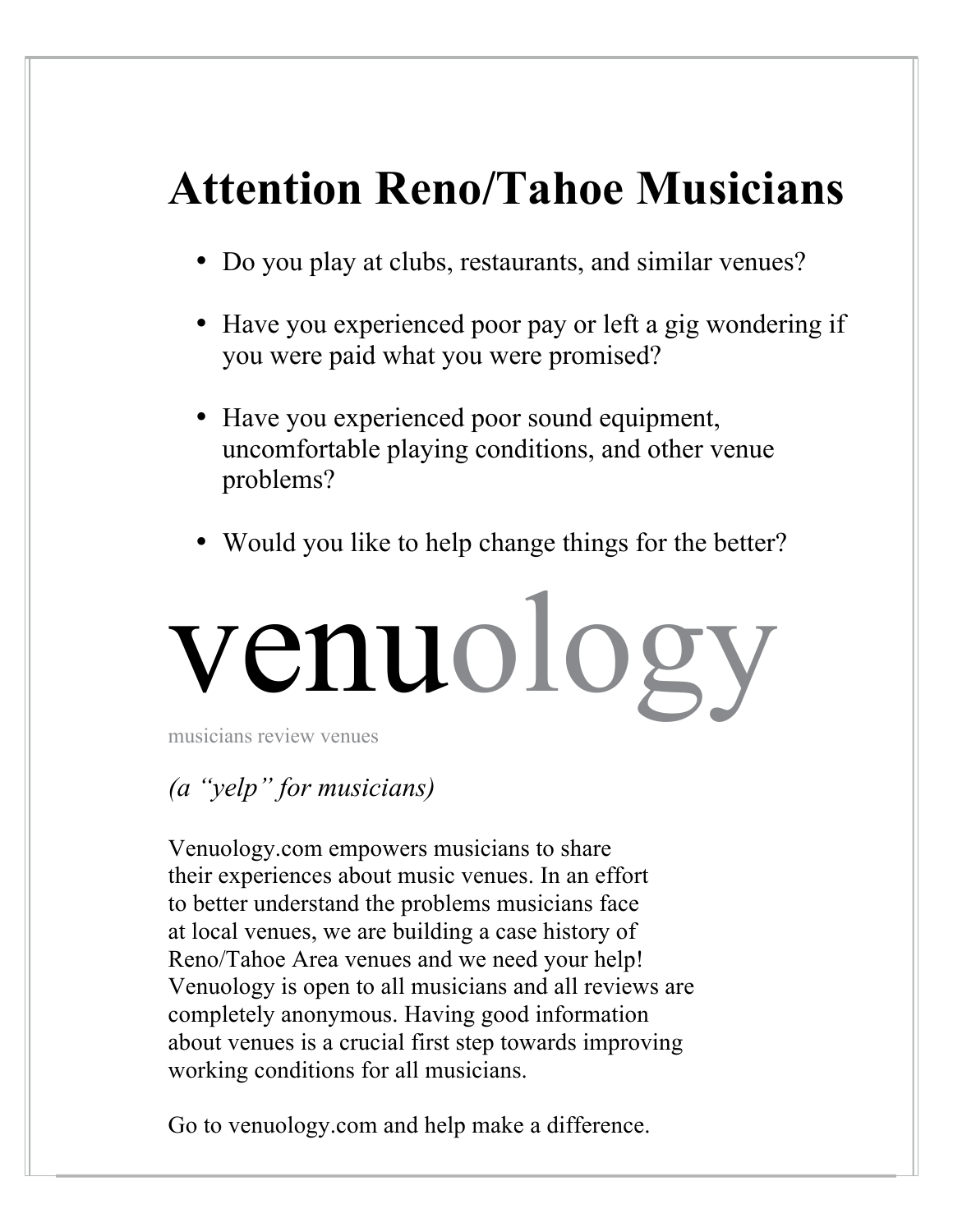#### **3:04 PM Reno Musicians' Union Local 368 06/02/14 Profit & Loss Accrual Basis January 1 through June 2, 2014**

|                                              | Jan 1 - Jun 2, 14 |
|----------------------------------------------|-------------------|
| <b>Ordinary Income/Expense</b>               |                   |
| Income                                       |                   |
| <b>Other Types of Income</b>                 |                   |
| <b>Miscellaneous Revenue</b>                 | 481.95            |
| Other Types of Income - Other                | 3.777.97          |
| <b>Total Other Types of Income</b>           | 4,259.92          |
| Program Income                               |                   |
| <b>Membership Dues</b>                       |                   |
| <b>Life Active</b>                           | 1,331.00          |
| <b>Life Inactive</b>                         | 338.00            |
| Regular                                      | 7,437.50          |
| <b>Membership Dues - Other</b>               | 858.56            |
| <b>Total Membership Dues</b>                 | 9,965.06          |
| <b>Total Program Income</b>                  | 9,965.06          |
|                                              |                   |
| <b>Total Income</b>                          | 14,224.98         |
| <b>Expense</b>                               |                   |
| <b>Business Expenses</b>                     |                   |
| <b>AMF PerCapita</b>                         | 2.633.00          |
| <b>Storage Costs</b>                         | 227.38            |
| <b>Web Hosting</b>                           | 541.95            |
| <b>Total Business Expenses</b>               | 3,402.33          |
| <b>Contract Services</b>                     |                   |
| <b>Membership Meeting</b>                    | 150.00            |
| <b>Outside Contract Services</b>             | 100.00            |
| <b>Total Contract Services</b>               | 250.00            |
| Operations                                   |                   |
| Postage, Mailing Service                     | 277.75            |
| <b>Supplies</b>                              | 28.47             |
| <b>Telephone, Telecommunications</b>         | 801.29            |
| <b>Total Operations</b>                      | 1.107.51          |
| <b>Other Types of Expenses</b>               |                   |
| <b>Death Benifit</b>                         | 1,695.61          |
| <b>Total Other Types of Expenses</b>         | 1,695.61          |
| <b>Pension Benefits</b>                      | 858.56            |
| <b>Travel and Meetings</b>                   |                   |
| <b>Conference, Convention, Meeting</b>       |                   |
| <b>Western Conference</b>                    | 911.59            |
| Conference, Convention, Meeting - Other      | 265.44            |
|                                              | 1,177.03          |
| <b>Total Conference, Convention, Meeting</b> |                   |
| <b>Total Travel and Meetings</b>             | 1,177.03          |
| <b>Total Expense</b>                         | 8.491.04          |
| <b>Net Ordinary Income</b>                   | 5,733.94          |
|                                              | 5,733.94          |



#### **Services:**

**Professional Data Recovery Civil Computer Forensics Electronic Discovery Litigation Support Secure Data Deletion** 

#### **Recover Lost Data From:**

| • Hard disks, including | • Diskettes         |
|-------------------------|---------------------|
| multi-disk systems      | • Flash Drives      |
| such as RAID            | • Compact Flash,    |
| $\bullet$ Tape          | <b>Memory cards</b> |
| $\bullet$ CD/DVD        | • Camera cards      |
|                         |                     |

**Mention this Ad** for a 10%

discount

www.GreatBasinDataRecovery.com

775-323-DATA (3282)



Folk Musicians Arrangers Klesmer Latino Musicians